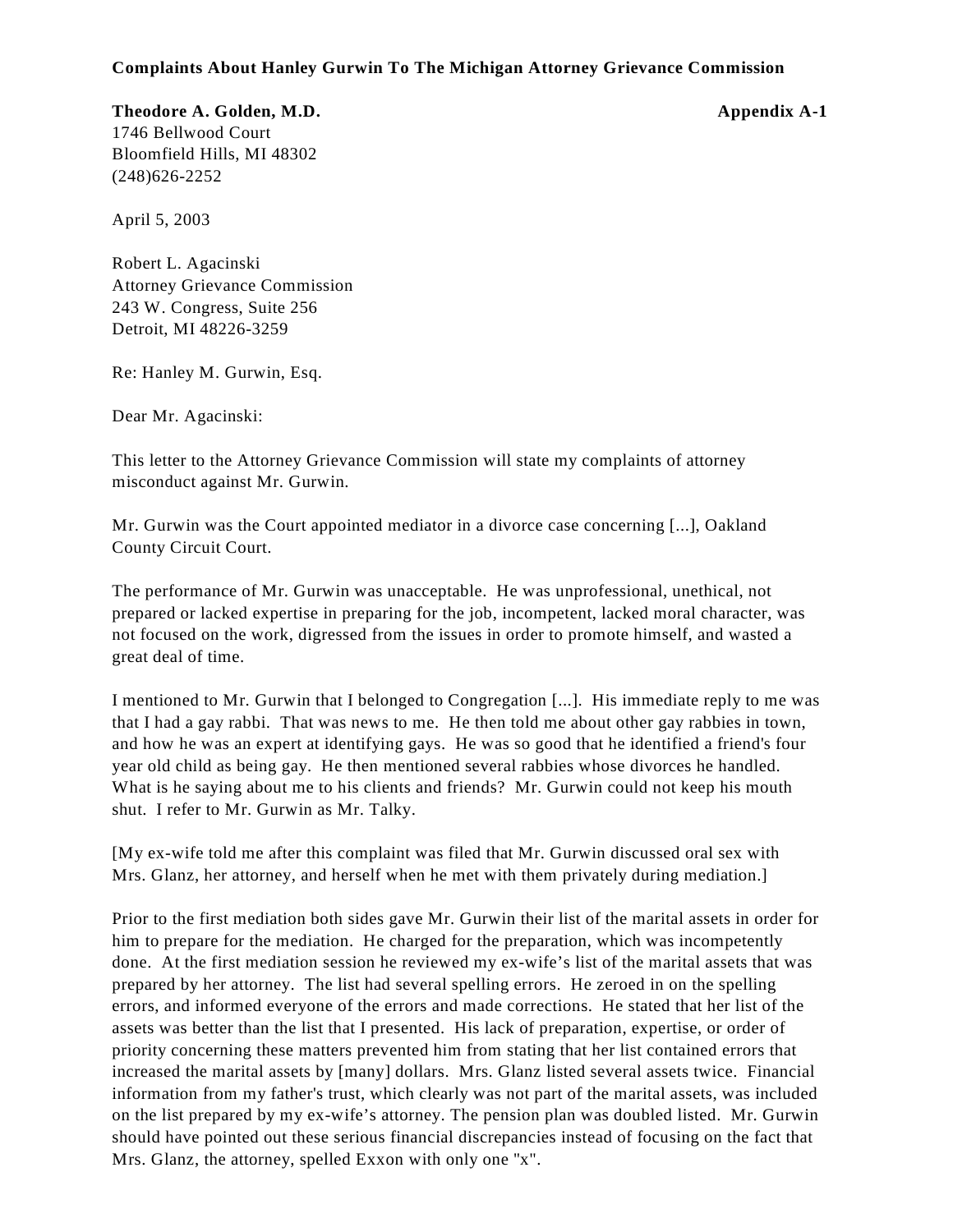### Page 2 **A-2**

Mr. Gurwin made unnecessary, and derogatory comments about my ex-wife. [...]

Mr. Gurwin could not stay focused on the job. He would go off on a tangent telling anecdotal stories about his past cases or add unnecessary information for the purpose of promoting himself or his knowledge, educate or mentor the attorneys, or to be entertaining. He was a "windbag". His lack of preparation, useless, and verbose digressions prolonged the mediation sessions. I felt that he wasted a lot of time that my family was getting charged for at \$775 per hour when all of the attorney's fees were totaled. Five mediation sessions in all with no resolution. I was urged by my attorney to attend a sixth session. "Mr. Gurwin is your only hope to avoid a trial." I declined to see Mr. Gurwin a sixth time. Mr. Robbins knows my feelings about Mr. Gurwin.

Mr. Gurwin was not paid for the last two mediation sessions, \$2,850 according to Mr. Gurwin. He threatened to sue me in February, 2003, if he was not paid. I talked to Mr. Gurwin on February 19, 2003, about why I would not pay him. Mr. Gurwin wrote to Mr. Robbins the same day and talked to Mr. Robbins. The issue of the fees that I did not pay to Mr. Gurwin has been resolved. Mr. Gurwin reduced my 50% share from 1,425 to 1,000. Mr. Robbins paid the \$1,000 out of his own pocket. Mr. Robbins told me that he did not want to be involved or get caught in the middle.

Mr. Gurwin's letter of February 19, 2003, to Mr. Robbins and Randi P. Glanz stated that they violated the Court order that appointed him to be the mediator. The Judgement of Divorce was entered prior to Mr. Gurwin being paid or an agreement payment for satisfactory was reached. Why would three experienced family law attorneys, Mr. Gurwin, and the other two allow Judge Patrick Brennan to sign the Judgment of Divorce on November 1, 2001, while they were in violation of his order concerning the mediator's unpaid fees?

My ex-wife wanted to pay the balance of Mr. Gurwin's fee from our joint funds. She called Mr. Gurwin's office in October, 2001, and was told that our account had a zero balance, and no payment was made. On February 19, 2003, Mr. Gurwin's secretary confirmed to me that she did talk to my ex-wife about the account having a zero balance. Why was the account manipulated?

On November 1, 2001, my ex-wife and I signed the Judgement of Divorce at the Court, and Judge Brennan signed it. We did not see the Judge. I was prevented from voicing my complaints to the Judge about Mr. Gurwin. Mr. Gurwin was protected.

I am filing this complaint because Mr. Gurwin's attorney misconduct caused me to have to pay excessive legal fees to Mr. Robbins, prolonged the divorce proceedings, and caused emotional stress.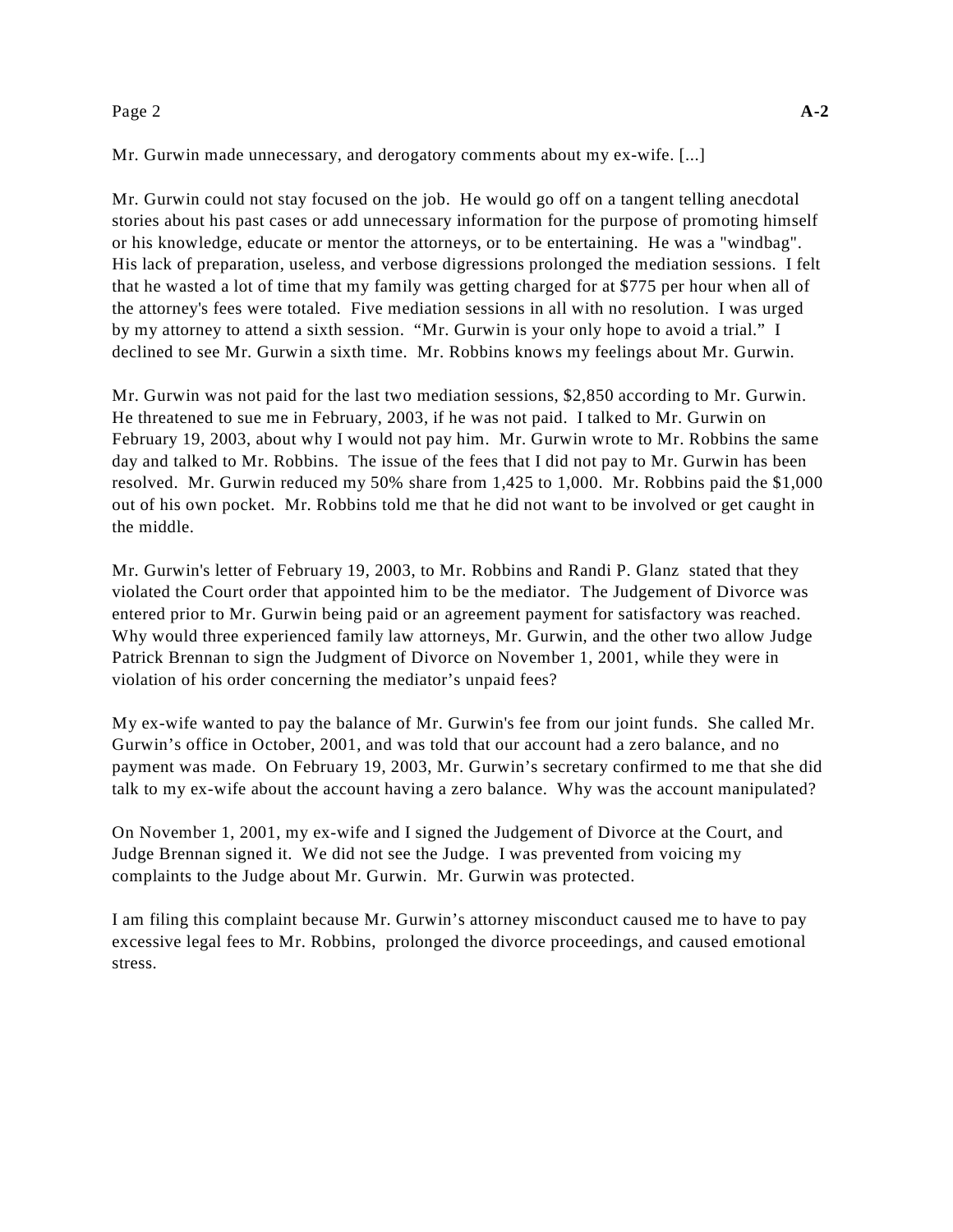# Page 3 **A-3**

I hope that the Attorney Grievance Commission will review Mr. Gurwin's files and thoroughly investigate all of the issues that I have brought before you. It should be noted that Mr. Gurwin was appointed by Court order, and should be held to the highest standards. I hope that the Attorney Grievance Commission will concur with my allegations and find Mr. Gurwin guilty of attorney misconduct, and discipline him accordingly.

Thank you.

Sincerely,

Theodore A. Golden, M.D.

Enclosures

# **Additional complaint against Hanley M. Gurwin in the following letter:**

**Theodore A. Golden, M.D.**  1746 Bellwood Court Bloomfield Hills, MI 48302 (248)626-2252

July 18, 2004

Robert L. Agacinski Attorney Grievance Commission 243 W. Congress, Suite 256 Detroit, MI 48226-3259

Re: Hanley M. Gurwin, Esq. AGC File No. 1064/03

Dear Mr. Agacinski:

As you recall I filed a complaint against Hanley M. Gurwin, which is contained in the above file. I also filed a Complaint in the Nature of Mandamus with the Michigan Supreme Court. One of my complaints against Mr. Gurwin was unprofessional behavior. Unfortunately, the file was closed, and the Michigan Supreme Court did not issue a Writ of Mandamus to order you to pursue an investigation of Mr. Gurwin.